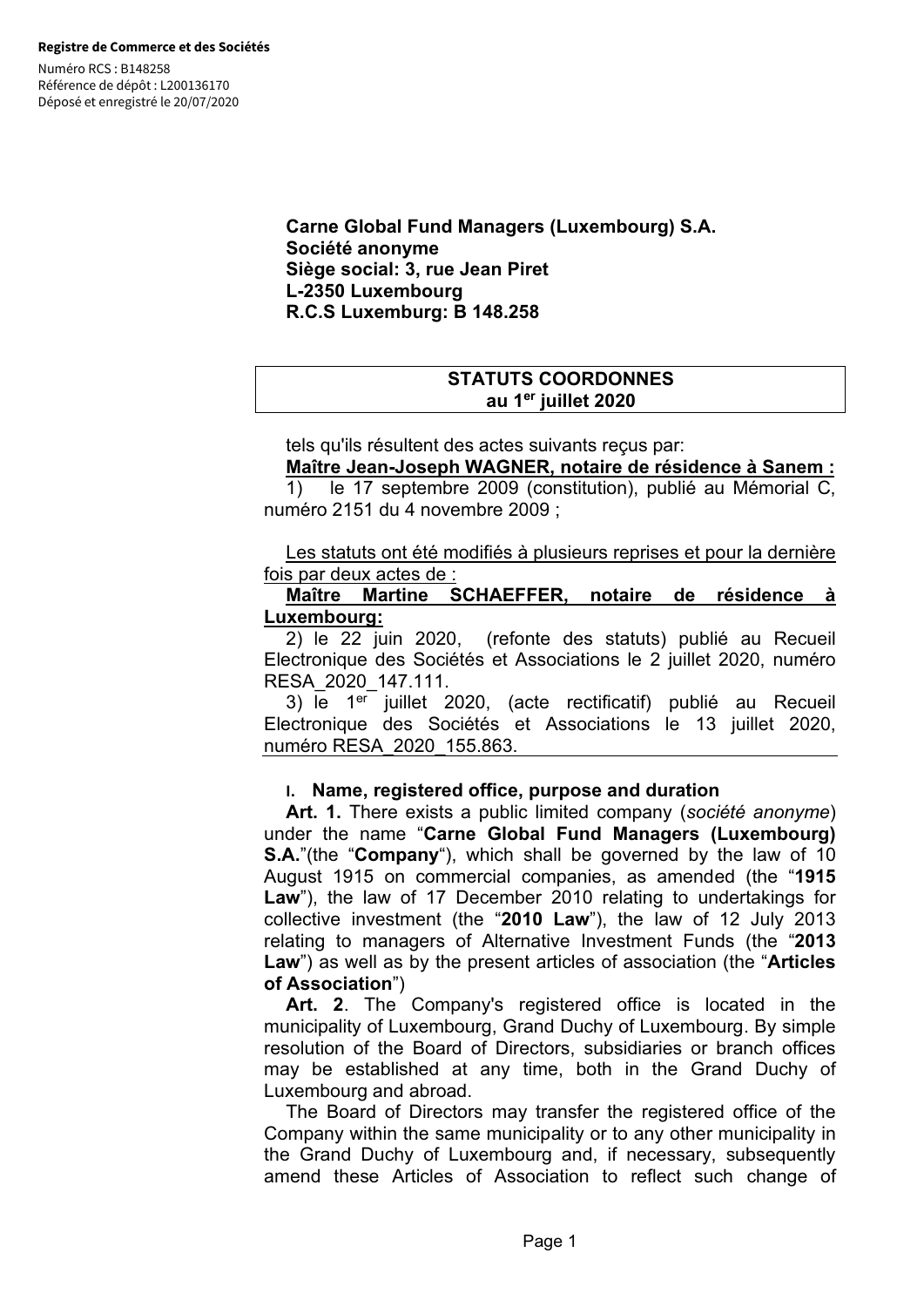registered office.

If, as a result of exceptional political, economic or social events, the Company is prevented from conducting its activities at its place of business, or if the unobstructed dealings between the Company's registered office and foreign countries are impeded, or if such an impediment can be anticipated, the Company's registered office may be temporarily relocated to another country by simple resolution of the Board of Directors until the situation has been completely normalised. Such a measure shall not affect the Company's Luxembourg nationality.

**Art. 3**. The purpose of the Company shall is:

(a) to provide all or part of such management services as listed in Annex II of the 2010 Law (including portfolio management, administration and marketing) in respect of one or several Luxembourg or foreign undertakings for collective investment in transferable securities ("UCITS") within the meaning of Directive 2009/65/EC and other Luxembourg or foreign UCIs;

(b) to provide all or part of such management services in accordance with Article 5(2) and Annex I of the 2013 Law, as may be amended or supplemented from time to time (including portfolio management, risk management, administration, marketing and activities related to the assets of AIFs) to Luxembourg or foreign alternative investment funds ("AIFs");

(c) to act as management company in respect of *fonds communs de placement* (contractual funds) and *sociétés d'investissement* (investment companies) formed under Luxembourg law.

The Company may provide the above mentioned management, administration and marketing services also to the subsidiaries of UCITS, UCIs and AIFs it manages including domiciliation and administration support services.

For the purpose of these Articles of Association, UCITS, UCIs or AIFs to which the Company provides one or more services listed in items (a), (b) or (c) above are referred to together as "Funds".

The Company may, on behalf of each of the Funds, enter into any contract, purchase, sell, exchange and deliver any securities or real estate or other assets, proceed to any registrations and transfers in its name or in third parties' names in the register of shares or debentures of any Luxembourg or foreign companies, and exercise on behalf of each of the Funds and unitholders or shareholders of each of the Funds, all rights and privileges, especially all voting rights attached to the securities constituting the assets of each of the Funds. The foregoing powers shall not be considered as exhaustive, but only as declaratory.

The Company may exercise its activities outside of the Grand Duchy of Luxembourg through the cross border provisions of services or the establishment of one or more branches in accordance with, and subject to, the requirements of Directive 2011/61/EU and Directive 2009/65/EC, as applicable. The Company can manage its own funds on an ancillary basis and carry out any activities deemed useful for the accomplishment of its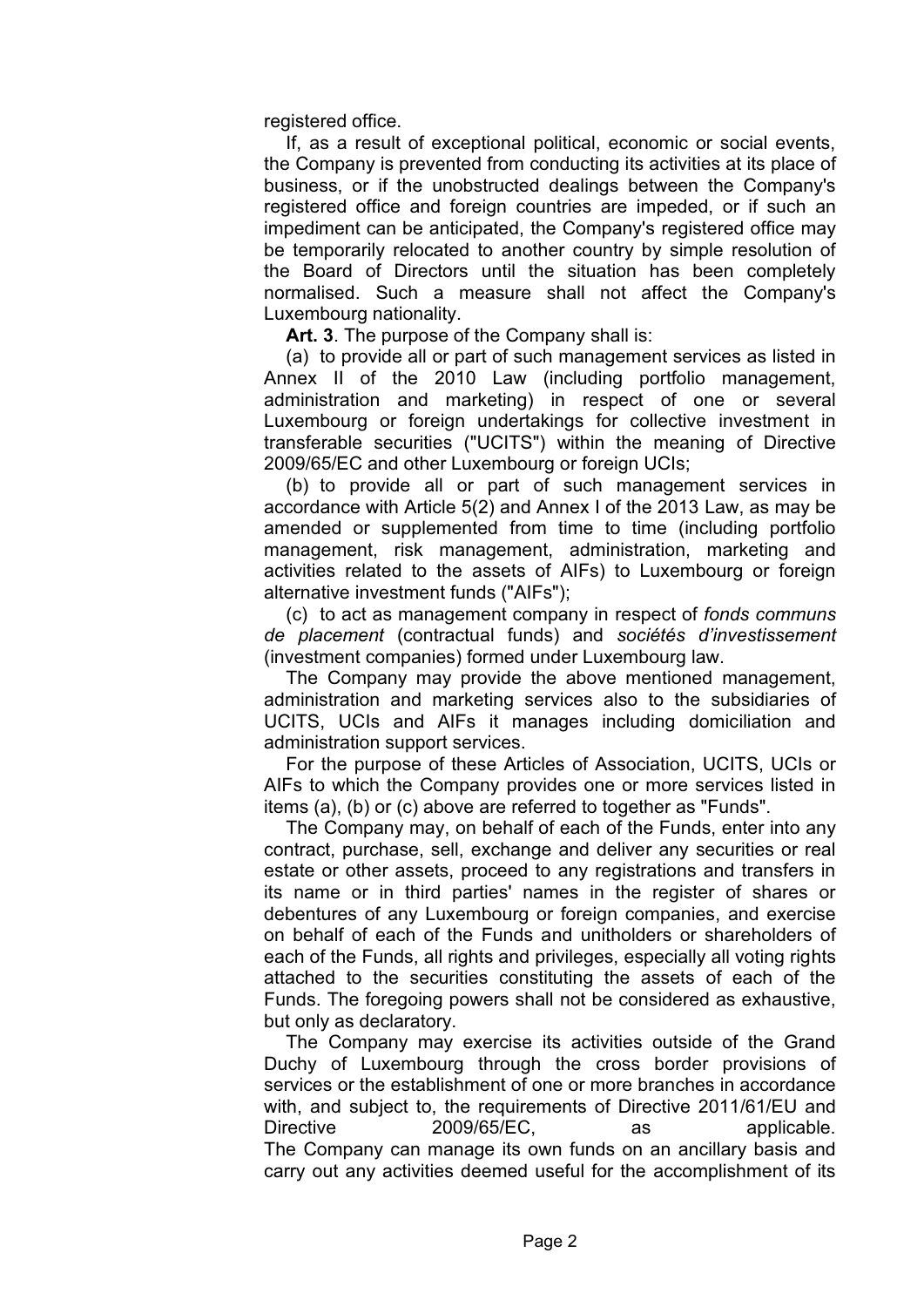object, remaining however within the limitations set forth by the 2010 Law and the 2013 Law.

The activity of management includes the functions as referred in Annex II of the 2010 Law and the Annex I of the 2013 Law,:

For the purpose of more efficient management, the Company may transfer one or more of the tasks referred in Annex II of the 2010 Law and the Annex I of the 2013 Law to third parties who carry out these tasks on their behalf, provided the conditions for such a transfer are fulfilled pursuant to the 2010 and 2013 Law.

The Company may not provide services within the meaning of Article 101 (3) of the 2010 Law and Article 5 (4) of the 2013 Law, except duly authorised to do so.

The Company shall not have any industrial activity, shall not maintain any commercial establishment open to the public and the administration of its own assets shall only be an ancillary activity.

**Art. 4**. The Company has been established for an unlimited time period.

**II. Share capital**

**Art. 5**. The subscribed capital is six hundred and twenty-five thousand euros (EUR 625,000.00), which has been divided into six thousand two hundred and fifty (6,250) shares with a nominal value of one hundred euros each (EUR 100.00) and paid in full.

The Company's subscribed capital may be increased or decreased by decision of the general meeting, which must be adopted in the same form as for amendments to the Articles of Association.

As part of the 1915 Law and on the basis of the terms set forth therein, the Company may acquire its own shares.

**Art. 6**. The shares shall be issued exclusively in the form of registered shares.

At the Company's registered office, a register of registered shares shall be maintained, which shall be open to every shareholder for inspection. This register includes all information that are provided for by Article 430-3 of the 1915 Law. Ownership of the registered shares shall be established on the basis of their registration in this register.

Share certificates that confirm their registration in the register and are signed by two members of the Board of Directors may be issued.

The Company recognises only one owner per share; if the ownership of a share is divided or in dispute, those who assert a right to the share must appoint one single authorised agent to represent the share vis-à-vis the Company. The Company may suspend the exercise of all rights with respect to this share, until one single person has been named the owner of the share in relation to the Company.

## **III. Board of Directors**

**Art. 7**. The Company's Board of Directors shall be composed of at least three members, who do not have to be shareholders of the Company (the "**Board of Directors**"). The number of Administrative Board members shall be determined by the general shareholders meeting.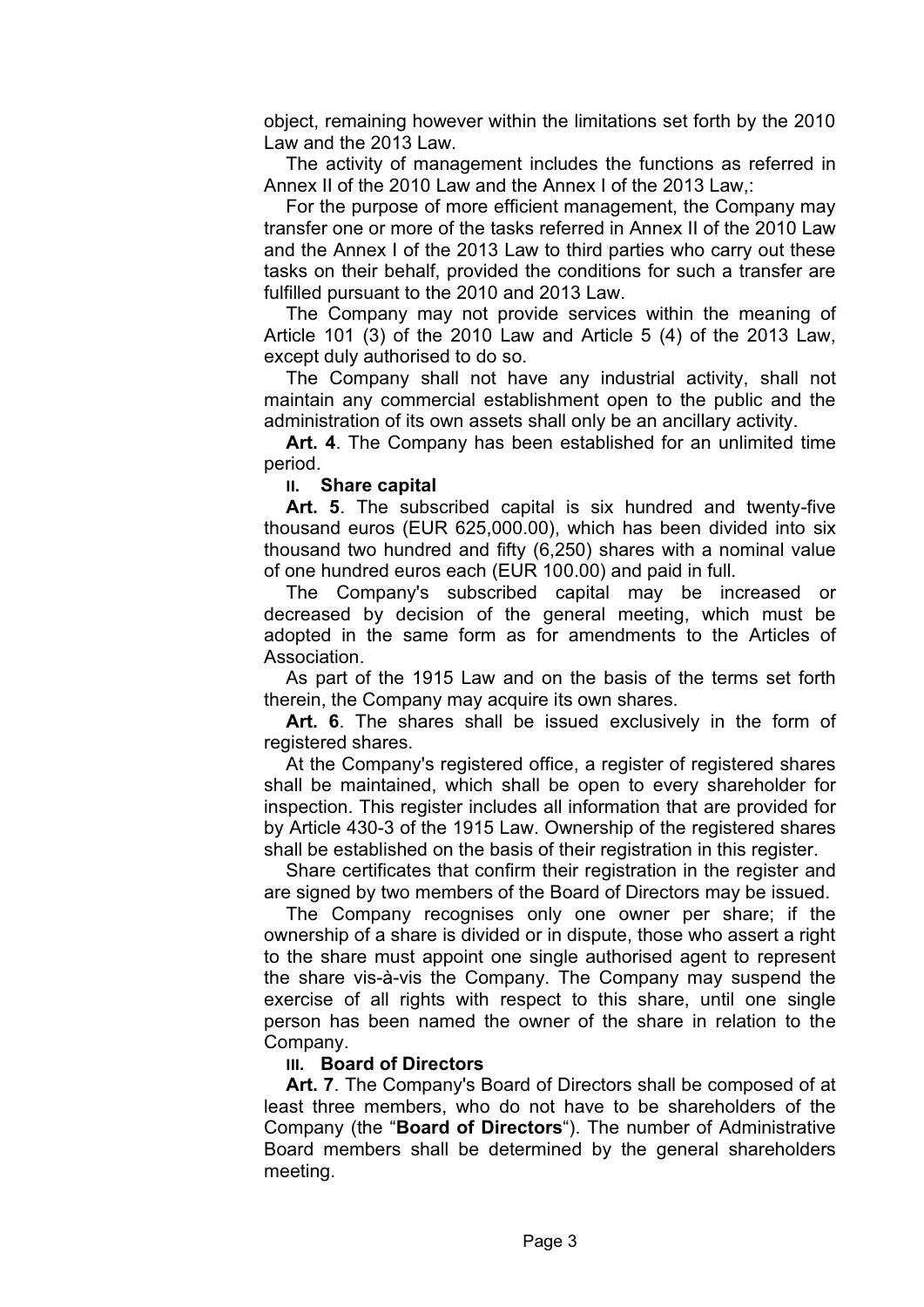**Art. 8**. The Board of Directors shall be authorised to manage the Company in the broadest sense and undertake any transactions that are not expressly reserved for the general meeting by the 1915 Law or by these Articles of Association.

## **IV. Dealing with third parties**

**Art. 9**. The Company shall be bound towards third parties in all circumstances by the joint signature of any two (2) directors or by the joint signature or the sole signature of any person(s) to whom such signatory power may have been delegated by the Board of Directors within the limits of such delegation.

Within the limits of the daily management, the Company shall be bound towards third parties by the signature of any person(s) to whom such power may have been delegated, acting individually or jointly in accordance within the limits of such delegation

**Art. 10.** The daily management of the Company as well as the representation of the Company in relation to such daily management may be delegated to one or more Directors, officers or other agents, acting individually or jointly. Their appointment, removal and powers shall be determined by a resolution of the Board of Directors.

Furthermore, the Board of Directors may transfer individual management tasks to committees, individual members of the Board of Directors or to third parties or companies and regulate their authority to sign. It shall determine the remuneration in this regard, which shall be borne by the Company.

**Art. 11**. The members of the Board of Directors shall be appointed by the annual general meeting for the duration of one or several years.

Their term of the office must not exceed six years. It shall begin at the end of the general meeting which appoints the members of the Board of Directors, and shall end with the appointment of their successors.

If the position of a member of the Board of Directors becomes vacant, the remaining members of the Board of Directors may fill the vacant position temporarily. The next general meeting shall conduct the final election. Members of the Board of Directors may be reelected. The general meeting may remove members of the Board of Directors at any time and without providing reasons.

**Art. 12**. The Board of Directors may appoint a chairman and one or several secretary from among its members.

The Board of Directors shall be convened by its chairman or, if it is prevented from doing so, by a secretary or two members of the Board of Directors. The invitation shall be issued at least 15 days before the meeting with notification of the agenda, except in emergencies, in which cases the type of emergency shall be noted in the invitation. By mutual agreement, this invitation may be waived in writing, by fax or similar means of communication. An invitation shall not be required for meetings which are held at times and places that were previously determined by a resolution of the Board of Directors .

Meetings of the Board of Directors shall take place at the registered office of the Company or at a different place to be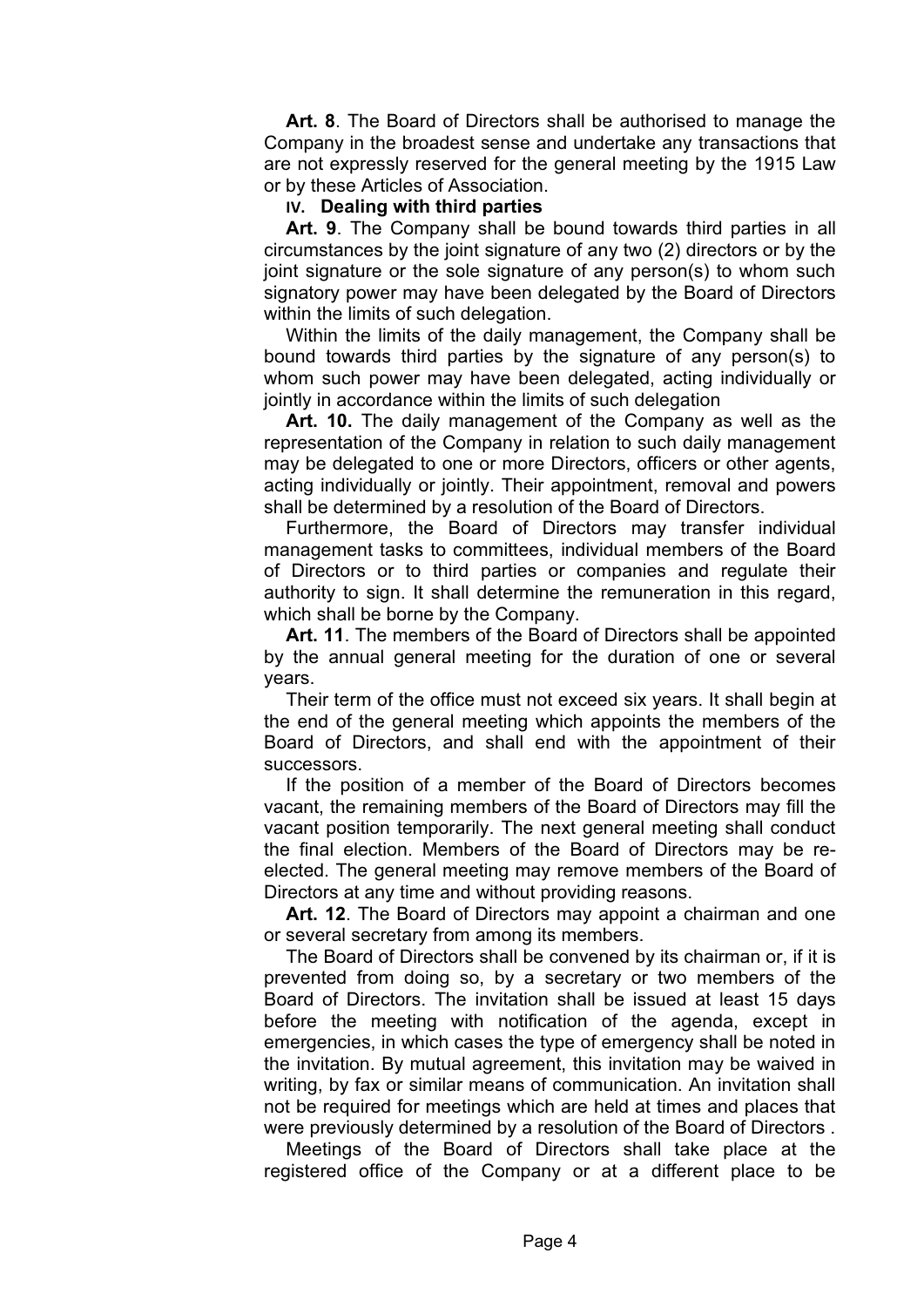specified in the invitation.

Every members of the Board of Directors may be represented at the meeting of the Board of Directors by a different member by proxy and have his vote cast on his behalf. The proxy may be granted by a personally handwritten and signed fax. One member of the Board of Directors may represent several other members of the Board of Directors simultaneously.

Every member of the Board of Directors may take part in the meeting of the Board of Directors by telephone conference or through similar means of communication which make it possible for all attendees of the meeting to hear each other; participation in this way shall be equal to personal attendance of this meeting.

The Board of Directors shall have a quorum if at least half of its members are in attendance or represented.

The Board of Directors shall adopt resolutions by simple majority of the attending and represented members. The vote of the chairman of the Board of Directors shall decide in case of a tie.

Records shall be kept of the deliberations and resolutions of the Board of Directors, which shall be signed by the chairman or two members of the Board of Directors.

At the instigation of any member of the Board of Directors, resolutions of the Board of Directors may also be adopted unanimously by letter or fax. Written resolutions and those signed by all members of the Board of Directors shall be equal to resolutions adopted at meetings of the Board of Directors. Such resolutions may be approved by any member of the Board of Directors in writing, by fax or similar means of communication. Such approval shall at any rate be confirmed in writing and the confirmation shall be enclosed with the minutes of the resolution.

**V. Monitoring**.

**Art. 13**. The Company shall be subject to monitoring by one or more auditors. Their number shall be determined by the general meeting.

**Art. 14**. The auditors shall have unlimited authorisation to monitor and audit all of the Company's transactions. They may inspect the books, the correspondence, the minutes and the other business documents of the Company on site.

The auditors shall report to the general meeting about the result of their audit and submit suggestions that are appropriate in their view.

**Art. 15**. The annual general meeting shall appoint the auditors for the duration of one year. Their term shall begin at the end of the general meeting that appoints them and fundamentally end with the appointment of their successor.

Re-electing the auditors shall be permitted. They may be removed by the general meeting.

## **VI. General shareholders meeting**

**Art. 16**. The duly formed general shareholders meeting shall represent all of the Company's shareholders. It shall have any authority to order, execute and ratify any acts pertaining to the Company's business.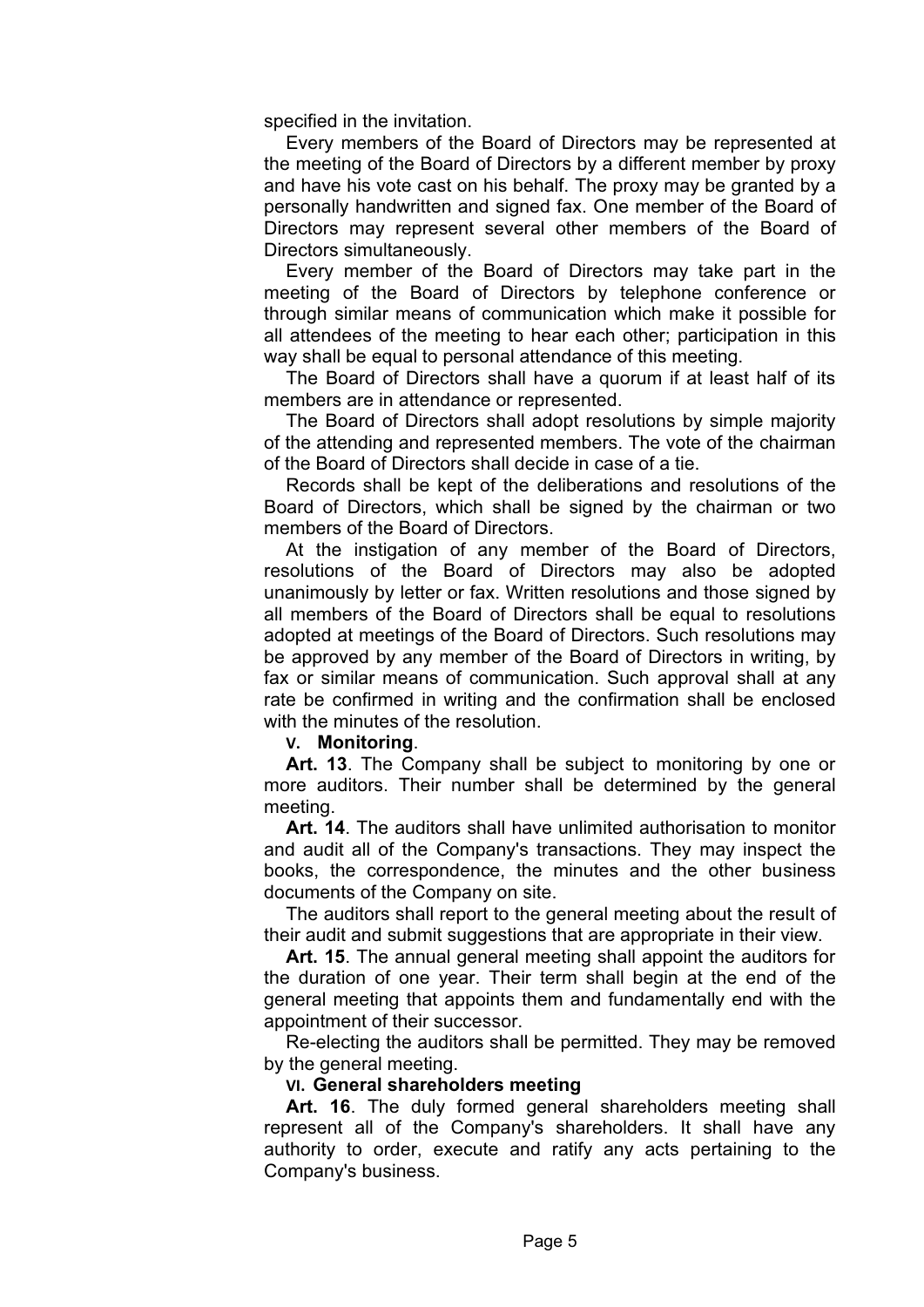The general meeting shall be convened by the Board of Directors. It may also be convened at the request of shareholders who represent at least 1/10 of the share capital.

**Art. 17**. The annual general meeting shall be held within six (6) months of the end of each financial year in the Grand Duchy of Luxembourg at the registered office of the Company or at such other place in the Grand Duchy of Luxembourg as may be specified in the convening notice of such meeting. Other meetings of shareholders may be held at such place and time as may be specified in the respective convening notices.

**Art. 18**. Extraordinary general meetings may be convened at any time at any place inside or outside the Grand Duchy of Luxembourg.

**Art. 19**. The general meeting shall be convened by the Board of Directors. It must be convened within a period of 8 (eight) days if shareholders representing 1/10 of the share capital request the Board of Directors to do so in writing and specify the agenda.

The general meeting shall be convened by registered letter. If all shareholders are present or represented at a general meeting, they may waive compliance with the formal convening.

The chairman of the general meeting shall be the chairman of the Board of Directors, or if he is prevented from doing this, a deputy chairman, another member of the Board of Directors or another person determined by the general meeting.

**Art. 20**. Every shareholder is entitled to attend the general meeting. The shareholder may be represented by another shareholder or by a third party on the basis of a personally handwritten and signed proxy.

Every share carries one vote.

Resolutions by the general meeting shall be adopted with a simple majority of the attendant and represented votes, unless otherwise provided by the provisions of the 1915 Law. Minutes shall be kept about the deliberations and resolutions of the general meetings, which must be signed by the respective chairman.

## **VII. Amendments of the Articles of Association**

**Art. 21**. Except as otherwise provided herein or by the 1915 Law, these Articles of Association may be amended by a majority of at least two thirds of the votes validly cast at a general meeting at which a quorum of more than half of the Company's share capital is present or represented. If no quorum is reached in a meeting, a second meeting may be convened which may deliberate regardless of the quorum and at which resolutions are adopted at a majority of at least two thirds of the votes validly cast. Abstentions and nil votes shall not be taken into account.

In case the voting rights of one or several shareholders are suspended in accordance with Article 6 or the exercise of the voting rights has been waived by one or several shareholders, these Articles of Association apply mutatis mutandis.

#### **VIII. Accounting**.

**Art. 22**. The financial year shall begin on 1 January of every year and end on 31 December of the same year.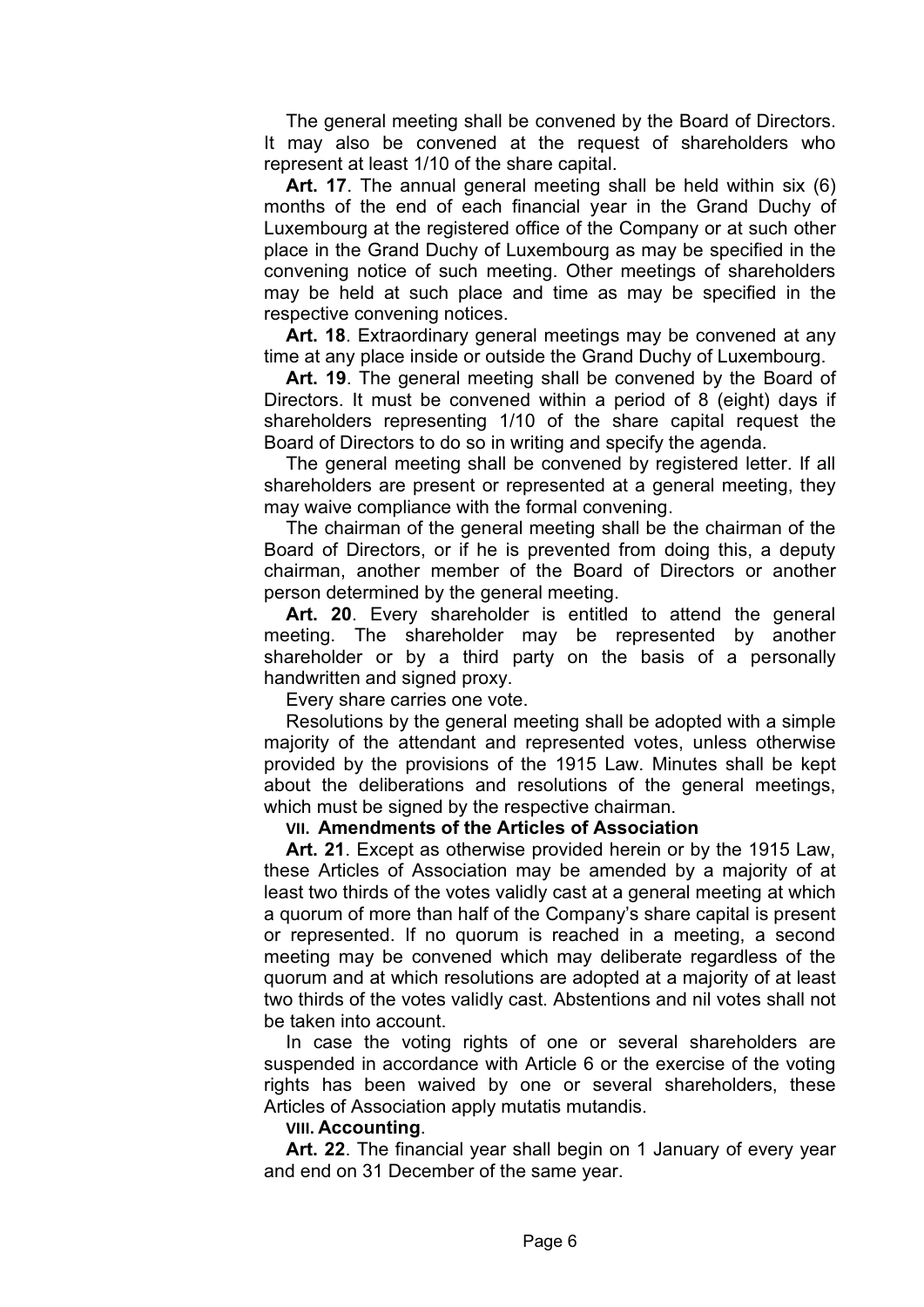**Art. 23**. The Board of Directors shall prepare a balance sheet and an income statement at the end of each year. At least five percent of the net profit shall be allocated to the statutory reserve fund in advance each year until it accounts for ten percent of the share capital.

At least one month before the annual general meeting, the Board of Directors shall present the balance sheet and income statement including a report about the Company's business activities to the auditors, who themselves shall make a report to the general meeting.

The general meeting shall decide on the balance sheet and income statement and determine how the annual profit is appropriated. Within the scope of the 1915 Law it may decide to distribute a dividend from the distributable profits and reserves.

Pursuant to 461-3 of the 1915 Law, the Board of Directors shall be authorised to pay interim dividends at the end of the year as advance payment of the dividend entitlement to be expected at the ned of the financial year.

## **IX. Dissolution of the Company**

**Art. 24**. If the Company is dissolved by resolution of the general meeting, the liquidation shall be carried out by one or more liquidators. The general meeting shall establish their powers and remuneration.

### **X. Final provisions**

**Art. 25**. The Luxembourg statutory provisions, especially the 1915 Law as well as the 2010 Law, shall apply to all points that are not regulated by these Articles of Association.

## **SUIT LA TRADUCTION FRANCAISE DU TEXTE QUI PRECEDE I. Nom, siège social, objet et durée**

**Art. 1**. Est constituée une société anonyme sous la dénomination « **Carne Global Fund Managers (Luxembourg) S.A.** » (la « **Société** »), qui sera régie par la loi du 10 août 1915 sur les sociétés commerciales, telle que modifiée (la « **Loi de 1915** »), la loi du 17 décembre 2010 relative aux organismes de placement collectif (la « **Loi de 2010** »), la loi du 12 juillet 2013 relative aux gestionnaires de fonds d'investissement alternatifs (la « **Loi de 2013** ») ainsi que les présents statuts (les « **Statuts** »).

**Art. 2**. Le siège social de la Société est situé dans la commune de Luxembourg, Grand-Duché de Luxembourg. Par simple résolution du Conseil d'administration, des filiales ou succursales peuvent être établies à tout moment, aussi bien au Grand-Duché de Luxembourg qu'à l'étranger.

Le Conseil d'administration peut transférer le siège social de la Société dans la même municipalité ou dans toute autre municipalité du Grand-Duché de Luxembourg et, si nécessaire, modifier ultérieurement les présents Statuts afin de refléter ce changement de siège social.

Si, à la suite d'événements politiques, économiques ou sociaux exceptionnels, la Société est empêchée d'exercer ses activités sur son lieu d'activité, ou si les libres échanges entre le siège social de la Société et les pays étrangers sont empêchés, ou si un tel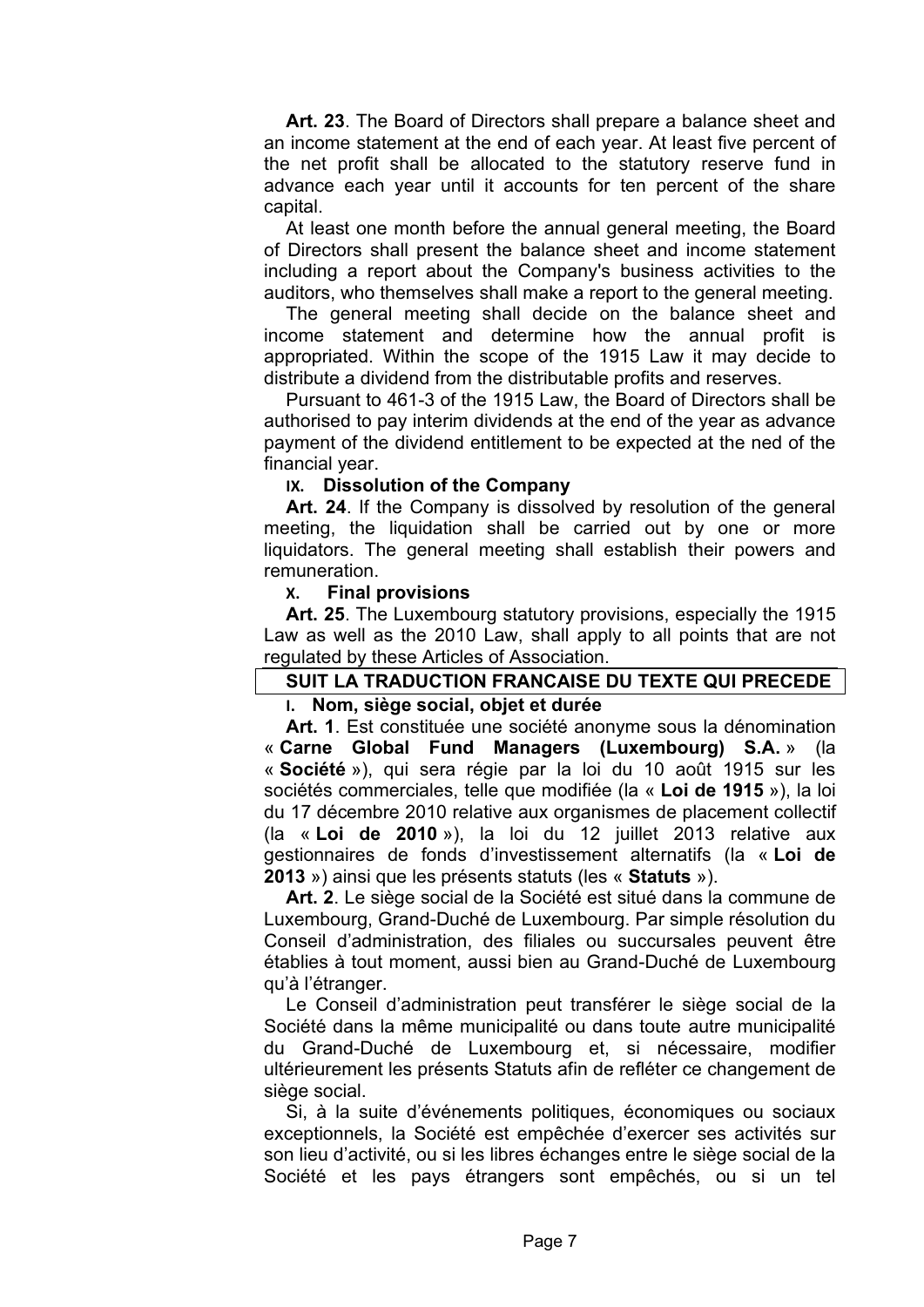empêchement est à prévoir, le siège social de la Société pourra temporairement être transféré dans un autre pays par simple résolution du Conseil d'administration jusqu'à ce que la situation soit totalement normalisée. Cette mesure n'affectera pas la nationalité luxembourgeoise de la Société.

**Art. 3**. L'objet de la Société est de :

(a) fournir tout ou partie des services de gestion tels qu'énumérés dans l'Annexe II de la Loi de 2010 (y compris la gestion, l'administration et la commercialisation du portefeuille) concernant un ou plusieurs organismes de placement collectif en valeurs mobilières luxembourgeois ou étrangers (« OPCVM ») au sens de la Directive 2009/65/CE et d'autres OPC luxembourgeois ou étrangers ;

(b) fournir tout ou partie des services de gestion conformément à l'Article 5(2) et à l'Annexe I de la Loi de 2013, telle que modifiée ou complétée de temps à autre (y compris la gestion de portefeuille, la gestion des risques, l'administration, la commercialisation et les activités liées aux actifs des FIA) aux fonds d'investissement alternatifs luxembourgeois ou étrangers (« FIA ») ;

(c) agir en qualité de société de gestion au titre des fonds communs de placement (fonds contractuels) et des sociétés d'investissement de droit luxembourgeois.

La Société peut également fournir les services de gestion, d'administration et de commercialisation susmentionnés aux filiales d'OPCVM, d'OPC et de FIA qu'elle gère, y compris des services de domiciliation et d'assistance administrative.

Aux fins des présents Statuts, les OPCVM, OPC ou FIA auxquels la Société fournit un ou plusieurs services énumérés aux points (a), (b) ou (c) ci-dessus sont désignés collectivement comme les « Fonds ».

La Société peut, pour le compte de chacun des Fonds, conclure tout contrat, acheter, vendre, échanger et livrer tout titre, toute propriété ou autre actif, procéder à tout enregistrement et transfert en son nom ou au nom de tiers dans le registre des actions ou débentures de toute société luxembourgeoise ou étrangère, et exercer au nom de chacun des Fonds et des porteurs de parts ou actionnaires de chacun des Fonds, tous droits et privilèges, en particulier tous droits de vote attachés aux titres constituant les actifs de chacun des Fonds. Les pouvoirs précités ne seront pas considérés comme exhaustifs, mais uniquement comme déclaratifs.

La Société peut exercer ses activités en dehors du Grand-Duché de Luxembourg par le biais des dispositions transfrontalières de services ou de l'établissement d'une ou de plusieurs succursales conformément aux exigences de la Directive 2011/61/UE et de la Directive 2009/65/CE, le cas échéant.

La Société peut gérer ses propres fonds à titre accessoire et mener à bien toute activité jugée utile pour l'accomplissement de son objet, en restant toutefois dans les limites prévues par la Loi de 2010 et la Loi de 2013.

L'activité de gestion comprend les fonctions visées à l'Annexe II de la Loi de 2010 et à l'Annexe I de la Loi de 2013 :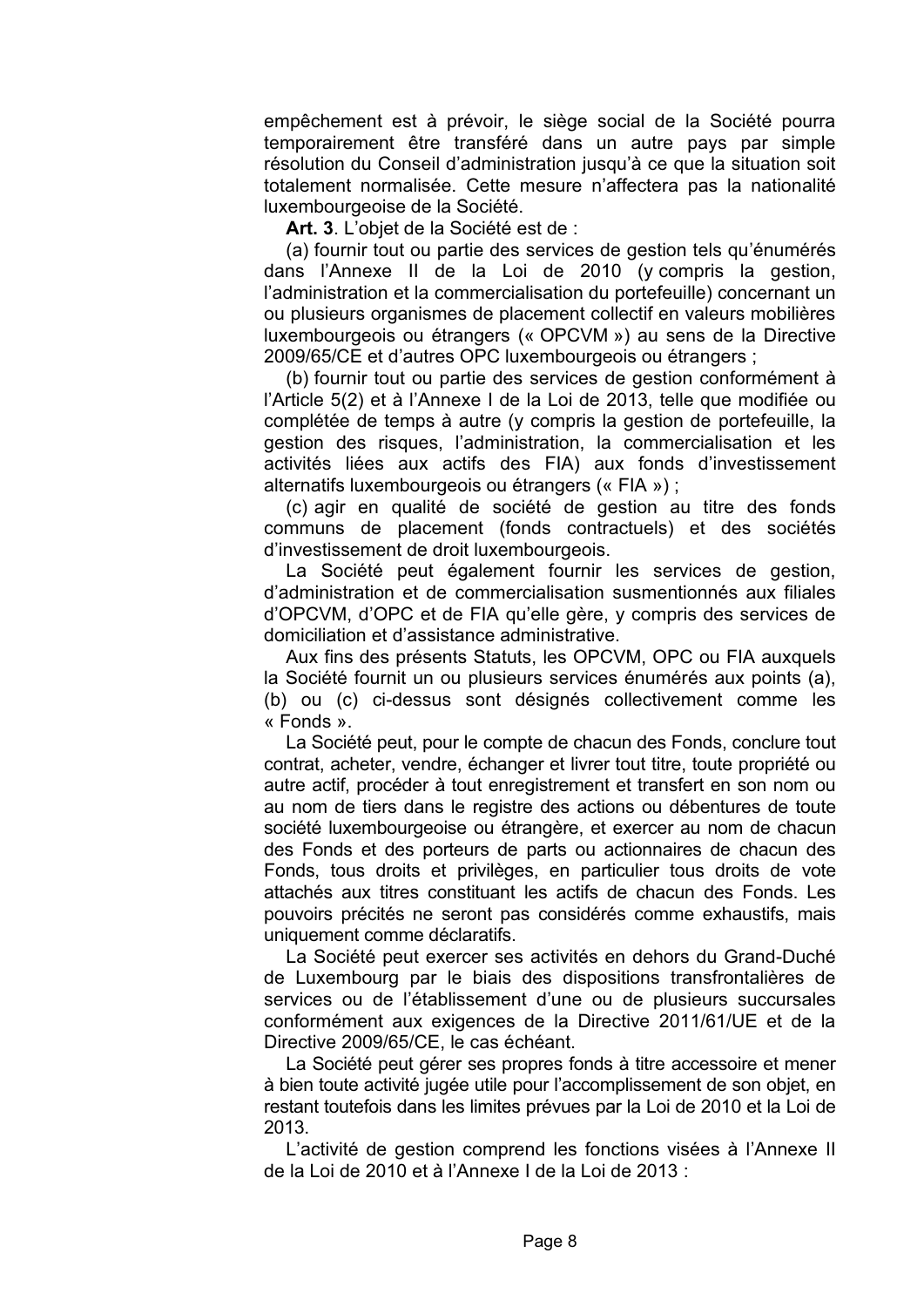Aux fins d'une gestion plus efficace, la Société peut transférer une ou plusieurs des tâches visées à l'Annexe II de la Loi de 2010 et à l'Annexe I de la Loi de 2013 à des tiers qui effectuent ces tâches pour leur compte, sous réserve que les conditions d'un tel transfert soient remplies conformément à la Loi de 2010 et la Loi de 2013.

La Société ne peut pas fournir de services au sens de l'Article 101 (3) de la Loi de 2010 et de l'Article 5 (4) de la Loi de 2013, sauf autorisation expresse de le faire.

La Société n'aura aucune activité industrielle, ne conservera aucun établissement commercial ouvert au public et l'administration de ses propres actifs ne sera qu'une activité accessoire.

**Art. 4**. La Société a été créée pour une durée illimitée.

**II. Capital social**

Art. 5. Le capital souscrit est de six cent vingt-cing mille euros (EUR 625.000,00), divisé en six mille deux cent cinquante (6.250) actions d'une valeur nominale de cent euros chacune (EUR 100,00) et entièrement libérées.

Le capital souscrit de la Société peut être augmenté ou diminué par décision de l'assemblée générale qui doit être adoptée de la même manière que pour les amendements des Statuts.

Dans le cadre de la Loi de 1915 et sur la base des conditions énoncées dans les présentes, la Société peut acquérir ses propres actions.

**Art. 6**. Les actions seront émises exclusivement sous la forme d'actions nominatives.

Au siège social de la Société, un registre des actions nominatives est tenu à jour, lequel sera ouvert à chaque actionnaire pour examen. Ce registre contient toutes les informations prévues au titre de l'Article 430-3 de la Loi de 1915. La propriété des actions nominatives sera établie sur la base de leur inscription dans ce registre.

Des certificats d'actions qui confirment leur inscription au registre et qui sont signés par deux membres du Conseil d'administration peuvent être émis.

La Société ne reconnaît qu'un seul propriétaire par action ; si la propriété d'une action est divisée ou contestée, les personnes faisant valoir un droit sur l'action doivent désigner un seul agent autorisé pour représenter l'action vis-à-vis de la Société. La Société peut suspendre l'exercice de tous les droits relatifs à cette action, jusqu'à ce qu'une seule personne ait été nommée propriétaire de l'action en relation avec la Société.

## **III. Conseil d'administration**

**Art. 7**. Le Conseil d'administration de la Société est composé d'au moins trois membres qui ne sont pas obligatoirement actionnaires de la Société (le « **Conseil d'administration** »). Le nombre de membres du Conseil d'administration sera déterminé par l'assemblée générale des actionnaires.

**Art. 8**. Le Conseil d'administration est autorisé à gérer la Société au sens le plus large et à entreprendre toute opération qui n'est pas expressément réservée à l'assemblée générale en vertu de la Loi de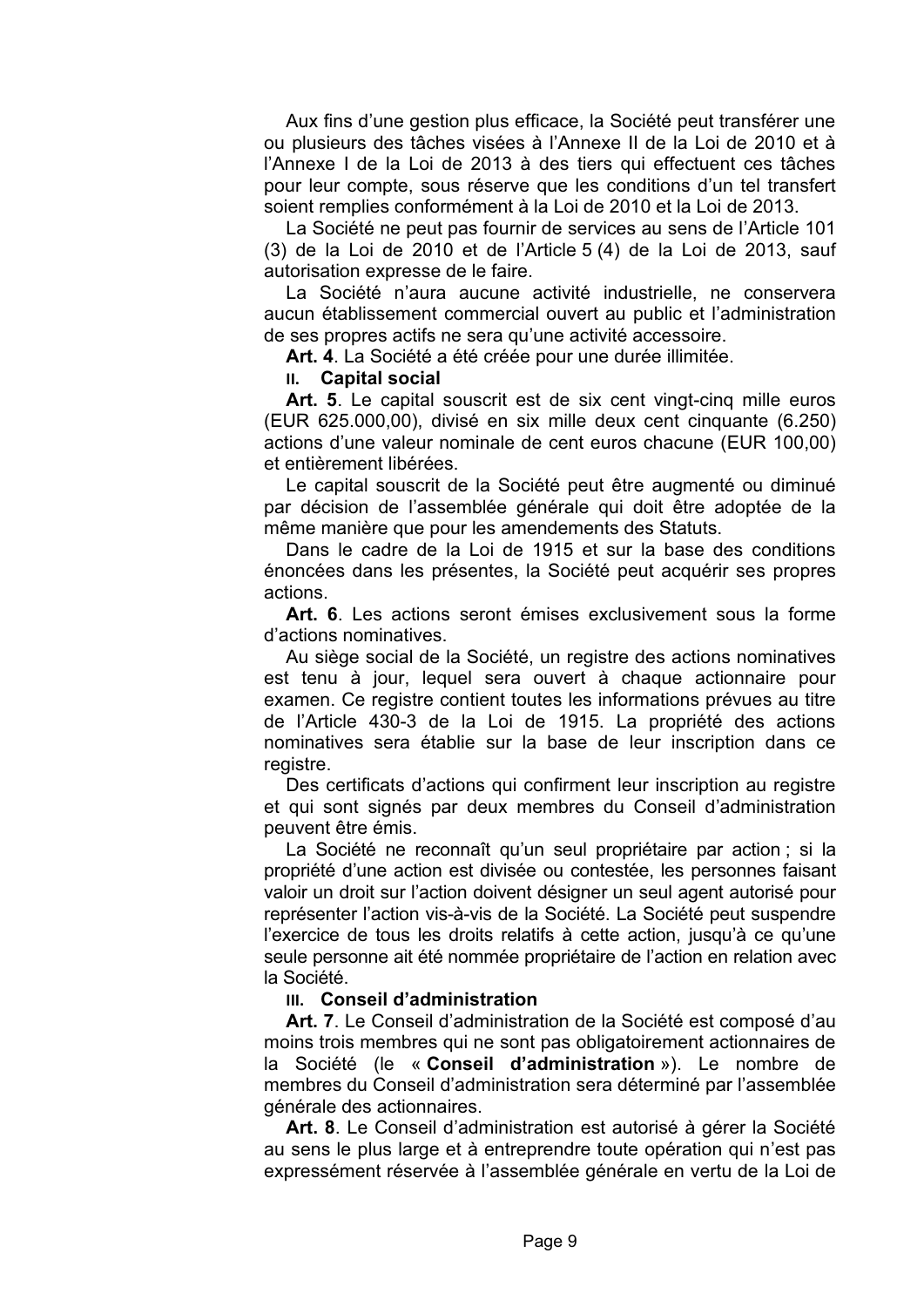1915 ou des présents Statuts.

## **IV. Relations avec des tiers**

**Art. 9**. La Société sera liée à des tiers en toutes circonstances par le biais de la signature conjointe de deux (2) administrateurs ou par la signature conjointe ou la signature unique de toute personne à laquelle ce pouvoir de signature aurait pu être délégué par le Conseil d'administration dans les limites d'une telle délégation.

Dans les limites de la gestion quotidienne, la Société sera liée à des tiers par le biais de la signature de toute personne à qui ce pouvoir aurait été délégué, agissant individuellement ou conjointement, conformément aux limites de cette délégation.

**Art. 10.** La gestion quotidienne de la Société ainsi que la représentation de la Société au titre de cette gestion quotidienne peuvent être déléguées à un ou plusieurs Administrateurs, dirigeants ou autres agents, agissant individuellement ou conjointement. Leur nomination, leur révocation et leurs pouvoirs sont déterminés par résolution du Conseil d'administration.

Par ailleurs, le Conseil d'administration peut transférer des tâches de gestion individuelles à des comités, des membres individuels du Conseil d'administration, à des tiers ou à des sociétés et régir leur capacité à signer. Il détermine la rémunération à cet égard, qui sera à la charge de la Société.

**Art. 11**. Les membres du Conseil d'administration seront nommés par l'assemblée générale annuelle pour une durée d'une ou de plusieurs années.

Leur mandat ne doit pas excéder six ans. Il débutera à l'issue de l'assemblée générale qui désigne les membres du Conseil d'administration et se terminera par la nomination de leurs successeurs.

Si le poste d'un membre du Conseil d'administration devient vacant, les autres membres du Conseil d'administration peuvent pourvoir temporairement le poste vacant. La prochaine assemblée générale veillera à l'élection de son successeur. Les membres du Conseil d'administration peuvent être réélus. L'assemblée générale peut révoquer les membres du Conseil d'administration à tout moment et sans justification.

**Art. 12**. Le Conseil d'administration peut nommer un président et un ou plusieurs secrétaire(s) parmi ses membres.

Le Conseil d'administration sera convoqué par son président ou, en cas d'empêchement, par un secrétaire ou deux membres du Conseil d'administration. L'invitation doit être émise au moins 15 jours avant l'assemblée avec notification de l'ordre du jour, sauf en cas d'urgence, auquel cas le type d'urgence doit être noté dans l'invitation. Par accord mutuel, cette invitation peut être annulée par écrit, par fax ou par tout autre moyen de communication similaire. Une invitation ne sera pas requise pour les assemblées qui se tiennent à des heures et lieux préalablement déterminés par une résolution du Conseil d'administration.

Les réunions du Conseil d'administration se dérouleront au siège social de la Société ou dans un endroit différent à préciser dans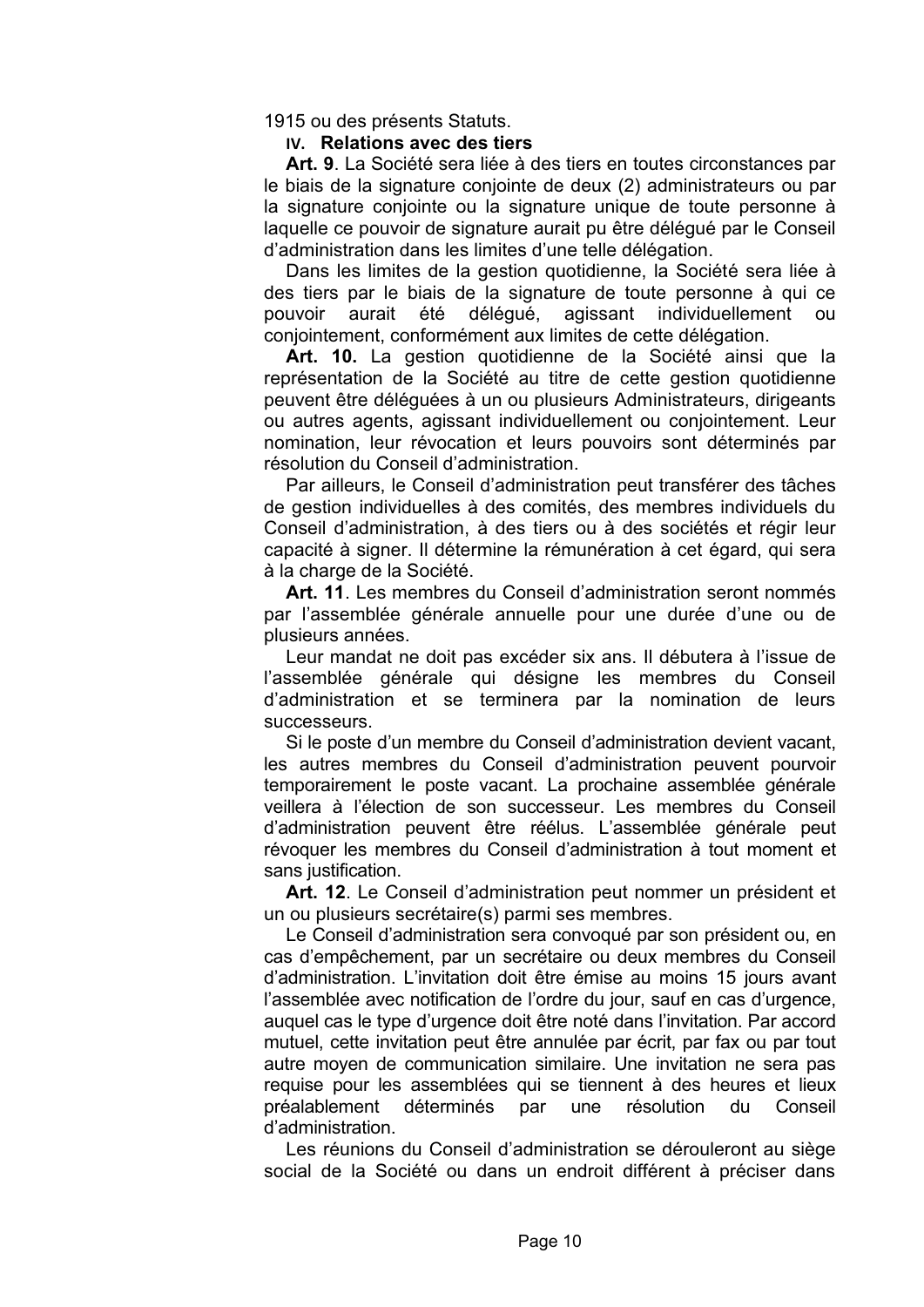l'invitation.

Chaque membre du Conseil d'administration peut être représenté par procuration par un autre membre lors de la réunion du Conseil d'administration et son mandataire peut exprimer son vote en son nom. La procuration peut être accordée par un fax personnellement manuscrit et signé. Un membre du Conseil d'administration peut représenter simultanément plusieurs autres membres du Conseil d'administration.

Chaque membre du Conseil d'administration peut participer à la réunion du Conseil d'administration par conférence téléphonique ou par des moyens de communication similaires qui permettent à tous les participants de s'entendre parler ; leur participation de cette manière sera égale à leur participation en personne à cette réunion.

Le Conseil d'administration aura un quorum si au moins la moitié de ses membres sont présents ou représentés.

Le Conseil d'administration adoptera des résolutions à la majorité simple des membres présents et représentés. Le vote du président du Conseil d'administration tranchera en cas d'égalité.

Les procès-verbaux des délibérations et résolutions du Conseil d'administration seront conservés et signés par le président ou deux membres du Conseil d'administration.

À l'initiative de tout membre du Conseil d'administration, les résolutions du Conseil d'administration peuvent également être adoptées à l'unanimité par lettre ou fax. Les résolutions écrites et celles signées par l'ensemble des membres du Conseil d'administration sont égales aux résolutions adoptées lors des réunions du Conseil d'administration. Ces résolutions peuvent être approuvées par tout membre du Conseil d'administration par écrit, par fax ou par tout autre moyen de communication similaire. Cette approbation sera, dans tous les cas, confirmée par écrit et la confirmation sera jointe au procès-verbal de la résolution.

**V. Surveillance**.

**Art. 13**. La Société sera soumise au contrôle d'un ou de plusieurs réviseurs d'entreprises. Leur nombre sera déterminé par l'assemblée générale.

**Art. 14**. Les réviseurs d'entreprises disposent d'une autorisation illimitée pour surveiller et auditer toutes les transactions de la Société. Ils peuvent inspecter les livres, la correspondance, les procès-verbaux et les autres documents commerciaux de la Société sur site.

Les réviseurs d'entreprises rendront compte à l'assemblée générale du résultat de leur audit et soumettront des suggestions qui, selon eux, sont appropriées.

**Art. 15**. L'assemblée générale annuelle nomme les réviseurs d'entreprises pour une durée d'un an. Leur mandat débutera à l'issue de l'assemblée générale qui les nomme et se terminera fondamentalement par la nomination de leur successeur.

La réélection des réviseurs d'entreprises est autorisée. Ils peuvent être révoqués par l'assemblée générale.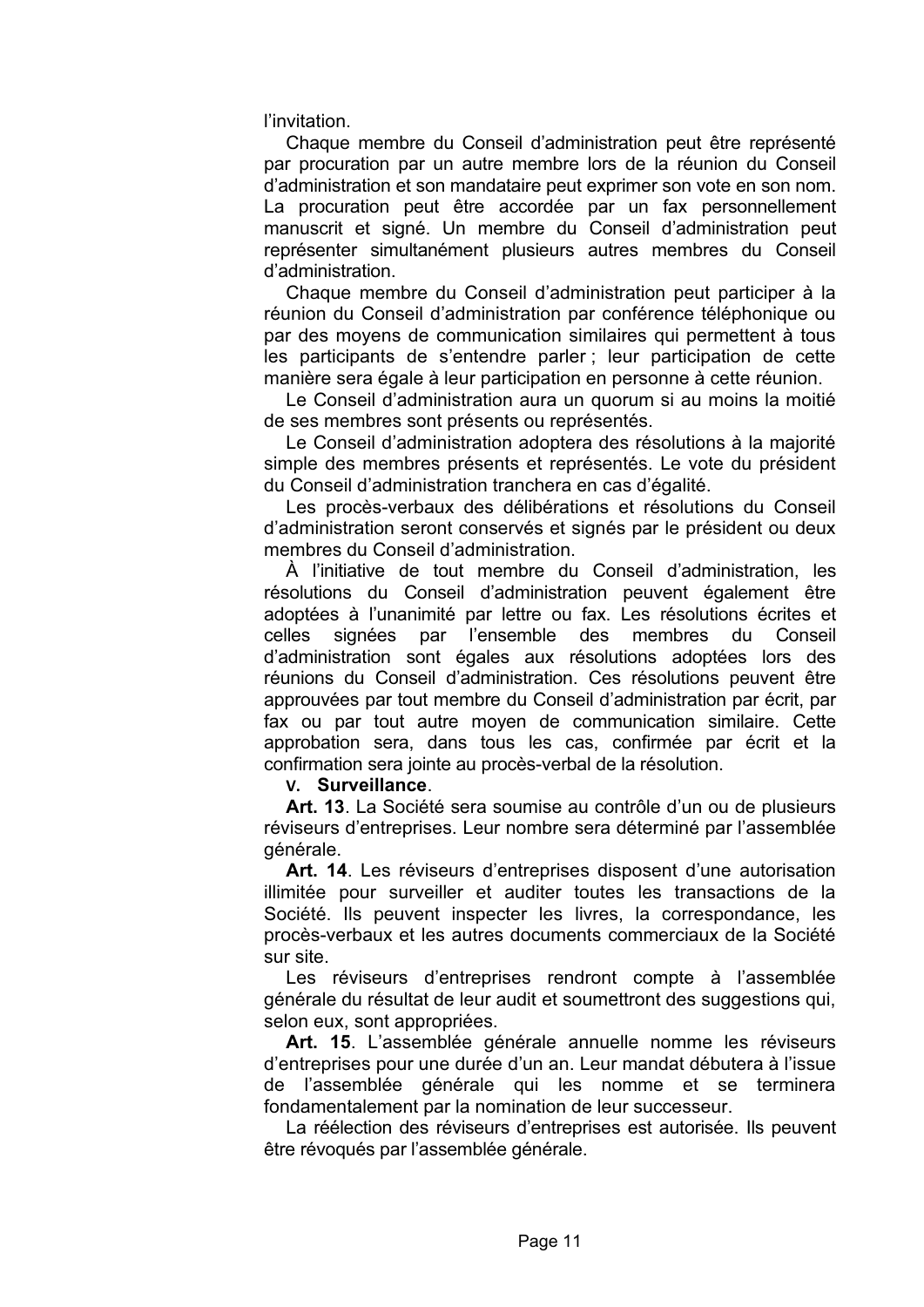## **VI. Assemblée générale des actionnaires**

**Art. 16**. L'assemblée générale des actionnaires dûment formée représentera l'ensemble des actionnaires de la Société. Elle aura toute autorité pour ordonner, exécuter et ratifier tout acte relatif à l'activité de la Société.

L'assemblée générale sera convoquée par le Conseil d'administration. Elle peut également être convoquée à la demande des actionnaires qui représentent au moins 1/10 du capital social.

**Art. 17**. L'assemblée générale annuelle se tiendra dans les six (6) mois suivant la fin de chaque exercice social au Grand-Duché de Luxembourg, au siège social de la Société ou à tout autre endroit du Grand-Duché de Luxembourg tel que précisé dans l'avis de convocation de ladite assemblée. D'autres assemblées des actionnaires peuvent se tenir à l'endroit et à l'heure indiqués dans leurs avis de convocation respectifs.

**Art. 18**. Des assemblées générales extraordinaires peuvent être convoquées à tout moment, en tout lieu, à l'intérieur ou à l'extérieur du Grand-Duché de Luxembourg.

**Art. 19**. L'assemblée générale sera convoquée par le Conseil d'administration. Elle doit être convoquée dans un délai de 8 (huit) jours si les actionnaires représentant 1/10 du capital social demandent par écrit au Conseil d'administration de l'organiser en précisant l'ordre du jour.

L'assemblée générale sera convoquée par lettre recommandée. Si tous les actionnaires sont présents ou représentés lors d'une assemblée générale, ils peuvent renoncer au respect de la convocation formelle.

Le président de l'assemblée générale est le président du Conseil d'administration ou, en cas d'empêchement, un vice-président, un autre membre du Conseil d'administration ou une autre personne déterminée par l'assemblée générale.

**Art. 20**. Chaque actionnaire a le droit d'assister à l'assemblée générale. L'actionnaire peut être représenté par un autre actionnaire ou par un tiers sur la base d'une procuration manuscrite et signée personnellement.

Chaque action donne droit à une voix.

Les résolutions adoptées par l'assemblée générale sont adoptées à la majorité simple des votes des personnes présentes et représentées, sauf disposition contraire de la Loi de 1915. Les délibérations et résolutions des assemblées générales seront consignées dans un procès-verbal qui doit être signé par le président concerné.

## **VII. Modifications des Statuts**

**Art. 21**. Sauf stipulation contraire dans les présentes ou en vertu de la Loi de 1915, les présents Statuts peuvent être modifiés à la majorité d'au moins deux tiers des votes valablement exprimés lors d'une assemblée générale à laquelle un quorum de plus de la moitié du capital social de la Société est présent ou représenté. Si aucun quorum n'est atteint lors d'une assemblée, une deuxième assemblée peut être convoquée pour délibérer quel que soit le quorum et au